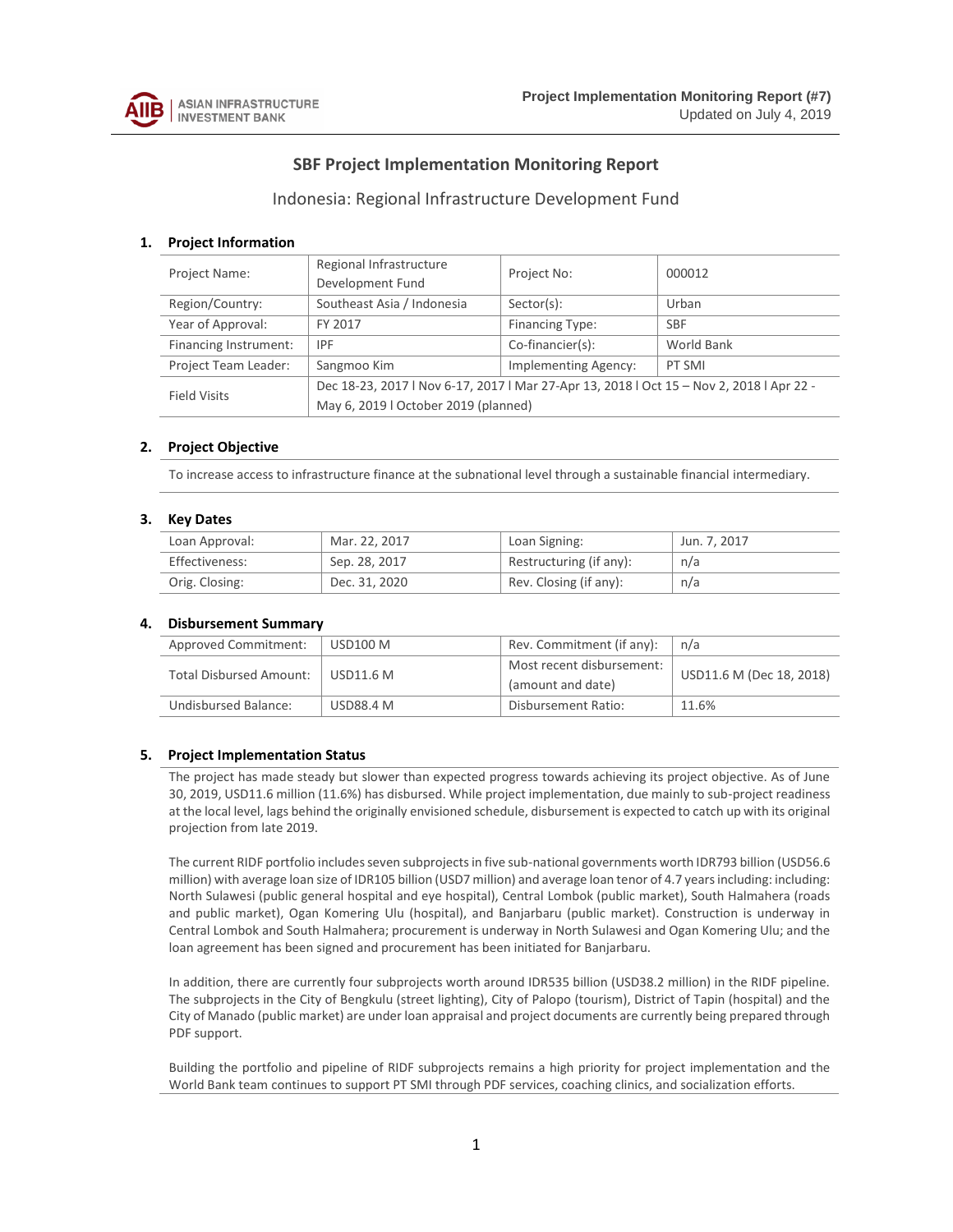

| <b>Components</b>                                                     | <b>Physical/Financial</b><br><b>Progress</b>                                                      | <b>Safeguards</b><br>Compliance                            | Procurement                                                                                                                  | <b>Financial Management</b>                                                                                                                                                                |  |  |
|-----------------------------------------------------------------------|---------------------------------------------------------------------------------------------------|------------------------------------------------------------|------------------------------------------------------------------------------------------------------------------------------|--------------------------------------------------------------------------------------------------------------------------------------------------------------------------------------------|--|--|
| Component 1:<br>Capital Support<br>for RIDF<br>(USD100 M)             | 5 SNGs with RIDF<br>loans, 3 additional<br><b>SNGs LGs</b><br>received financing<br>offer letters | Extensive<br>capacity-building<br>provided at SGN<br>level | 3 civil works<br>contracts under<br>implementation                                                                           | FM performance rated as<br>moderately satisfactory, mainly<br>due to weaknesses in community<br>groups records and FM<br>arrangements, also in payment<br>verification of invoices.        |  |  |
| Component 2:<br><b>RIDF Project</b><br>Development<br>Facility (PDF)* | PDF support for 6<br><b>SNGs</b>                                                                  | n/a                                                        | 10 consulting<br>contracts for DEDs<br>and AMDALs<br>awarded to support<br>SNGs / 2 packages<br>under procurement<br>process | The project audit report for 2018<br>timely received with unqualified<br>(clean) opinion and actions taken<br>to address ineligible expenditures<br>of USD16K revealed in FY2017<br>audit. |  |  |

*\* USD3 million financed by the Swiss State Secretariat for Economic Affairs (SECO) through the World Bank.* 

### **6. Status of the Grievance Redress Mechanism (GRM)**

PT SMI has established a GRM accessible from RIDF's webpage ([https://www.ptsmi.co.id/contact-us/\)](https://www.ptsmi.co.id/contact-us/). The GRM observed at the sub-project visited by AIIB in the scope of a supervision mission in Q2 2019 (Central Lombok Market) had established a GRM and engaged with Project-Affected People on its use.